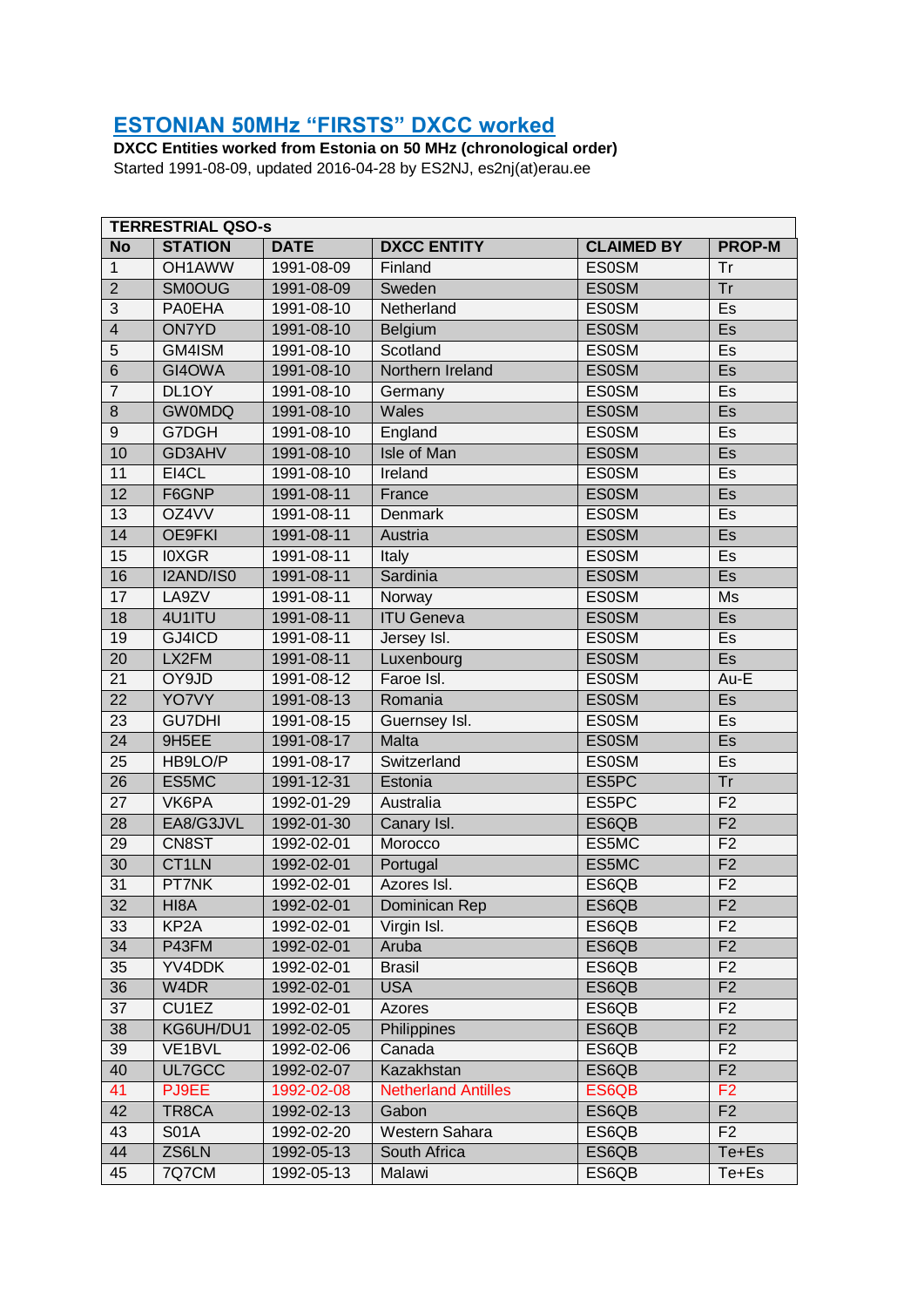| <b>No</b>       | <b>STATION</b>      | <b>DATE</b> | <b>DXCC ENTITY</b>   | <b>CLAIMED BY</b> | <b>PROP-M</b>            |
|-----------------|---------------------|-------------|----------------------|-------------------|--------------------------|
| 46              | 9J2KY               | 1992-05-13  | Zambia               | ES6QB             | Te+Es                    |
| 47              | <b>YU7AU</b>        | 1992-05-14  | Serbia               | ES1CW             | Es                       |
| 48              | SV <sub>1</sub> OH  | 1992-05-14  | Greece               | ES5MC             | Es                       |
| 49              | T70MM               | 1992-05-23  | San Marino           | ES1CW             | Es                       |
| 50              | ZB0T                | 1992-05-23  | Gibraltar            | ES6QB             | Es                       |
| 51              | <b>OH0MMM</b>       | 1992-06-04  | Aland Isl.           | ES1CW             | Tr                       |
| $\overline{52}$ | 9K2TC               | 1992-06-05  | Kuwait               | ES5RY             | Es                       |
| $\overline{53}$ | LZ <sub>1</sub> BB  | 1992-06-21  | <b>Bulgaria</b>      | ES5MC             | $\overline{\mathsf{Es}}$ |
| 54              | UZ2FWA              | 1992-06-26  | Kaliningrad          | <b>ES0SM</b>      | Tr                       |
| 55              | 4X1IF               | 1992-07-03  | <b>Israel</b>        | ES6QB             | Es                       |
| 56              | 9A2QS               | 1992-07-04  | Croatia              | ES1CW             | Es                       |
| $\overline{57}$ | ZA <sub>1</sub> A   | 1992-07-04  | Albania              | ES1CW             | Es                       |
| 58              | UX1A                | 1992-07-05  | Eu. Russia           | ES1CW             | Tr                       |
| 59              | TA5ZA               | 1992-07-08  | <b>Turkey</b>        | ES6QB             | Es                       |
| 60              | YL/ES9C             | 1992-07-16  | Latvia               | ES6QB             | <b>Tr</b>                |
| 61              | EH2AGZ              | 1992-07-20  | Spain                | ES5MC             | Es                       |
| 62              | SN <sub>5</sub> PAR | 1992-07-21  | Poland               | ES1CW             | Es                       |
| 63              | OK1AMC              | 1993-01-17  | Chech                | ES5MC             | Es                       |
| 64              | S57AC               | 1993-01-07  | Slovenia             | ES5MC             | Es                       |
| 65              | <b>OM3TPG</b>       | 1993-06-10  | Slovakia             | ES1CW             | Es                       |
| 66              | <b>T95VO</b>        | 1993-06-11  | Bosnia-Herzegovina   | ES1CW             | Es                       |
| $\overline{67}$ | EH9IB               | 1993-06-19  | Ceuta                | ES5DE             | $\overline{\mathsf{Es}}$ |
| 68              | EV5M                | 1993-06-26  | <b>Belarus</b>       | ES0SM/6           | Es                       |
| 69              | EH6FB               | 1993-07-16  | Balearic Isl.        | ES1CW             | Es                       |
| 70              | G4VXE/TF/P          | 1993-08-06  | Iceland              | ES1CW             | Au-E                     |
| $\overline{71}$ | SV9ANJ              | 1993-08-29  | Crete Isl.           | ES6QB             | Es                       |
| 72              | OD5SK               | 1994-05-15  | Lebanon              | ES6QB             | Es                       |
| 73              | OJ0/OH1VR           | 1994-05-15  | <b>Market Reef</b>   | ES1CW             | Tr                       |
| $\overline{74}$ | <b>JY7SIX</b>       | 1994-06-01  | Jordan               | ES6PZ             | Es                       |
| 75              | ER5OK               | 1994-06-01  | Moldova              | ES1CW             | Es                       |
| 76              | UU8JJ               | 1994-06-16  | <b>Ukraine</b>       | ES1CW             | Es                       |
| $\overline{77}$ | 1A0KM               | 1994-07-02  | <b>SMO Malta</b>     | ES1CW             | $\overline{\mathsf{Es}}$ |
| 78              | HA6ZB               | 1995-06-02  | Hungary              | ES1CW             | <b>Es</b>                |
| 79              | 5T6E                | 1995-06-09  | Mauritania           | ES1CW             | Es                       |
| 80              | HV4NAC              | 1995-06-10  | Vatican              | ES1CW             | Es                       |
| 81              | CT3FT               | 1995-06-21  | Madeira Isl.         | ES2RW             | Es                       |
| 82              | LY95BDX             | 1995-07-25  | Lithuania            | ES0SM/0           | Tr                       |
| 83              | <b>HBOLL</b>        | 1996-05-24  | Liechtenstein        | ES2RJ             | Es                       |
| 84              | Z32DR               | 1996-06-23  | Macedonia            | ES1CW             | Es                       |
| 85              | <b>JX7DFA</b>       | 1996-07-06  | Jan Mayen            | ES1CW             | Es                       |
| 86              | 5B4/PA2HJS          | 1996-07-13  | Cyprus               | ES6QB             | Es                       |
| 87              | R <sub>1</sub> MVI  | 1997-06-06  | Malyj Vysotskij Isl. | ES <sub>1II</sub> | <b>Tr</b>                |
| 88              | UA9SIX              | 1998-08-15  | As. Russia           | ES1CW             | Es                       |
| 89              | TK/DL8NBH           | 1999-05-17  | Corsica              | ES1CW             | <b>Es</b>                |
| 90              | <b>5A1A</b>         | 1999-06-20  | Libya                | ES1CW             | Es                       |
| 91              | EK6AD               | 1999-06-21  | Armenia              | ES1CW             | Es                       |
| 92              | <b>JW7QIA</b>       | 1999-07-22  | Svalbard             | ES1CW             | Au-E                     |
| 93              | J45K                | 1999-07-28  | Dodecanes Isl.       | ES1AJ             | Es                       |
| 94              | Z22JE               | 1999-08-10  | Zimbabwe             | ES1CW             | Te+Es                    |
| 95              | TZ6VV               | 1999-08-21  | Mali                 | ES2QN             | <b>Es</b>                |
| 96              | 9M6JU               | 1999-11-05  | East Malaysia        | ES1CW             | F <sub>2</sub>           |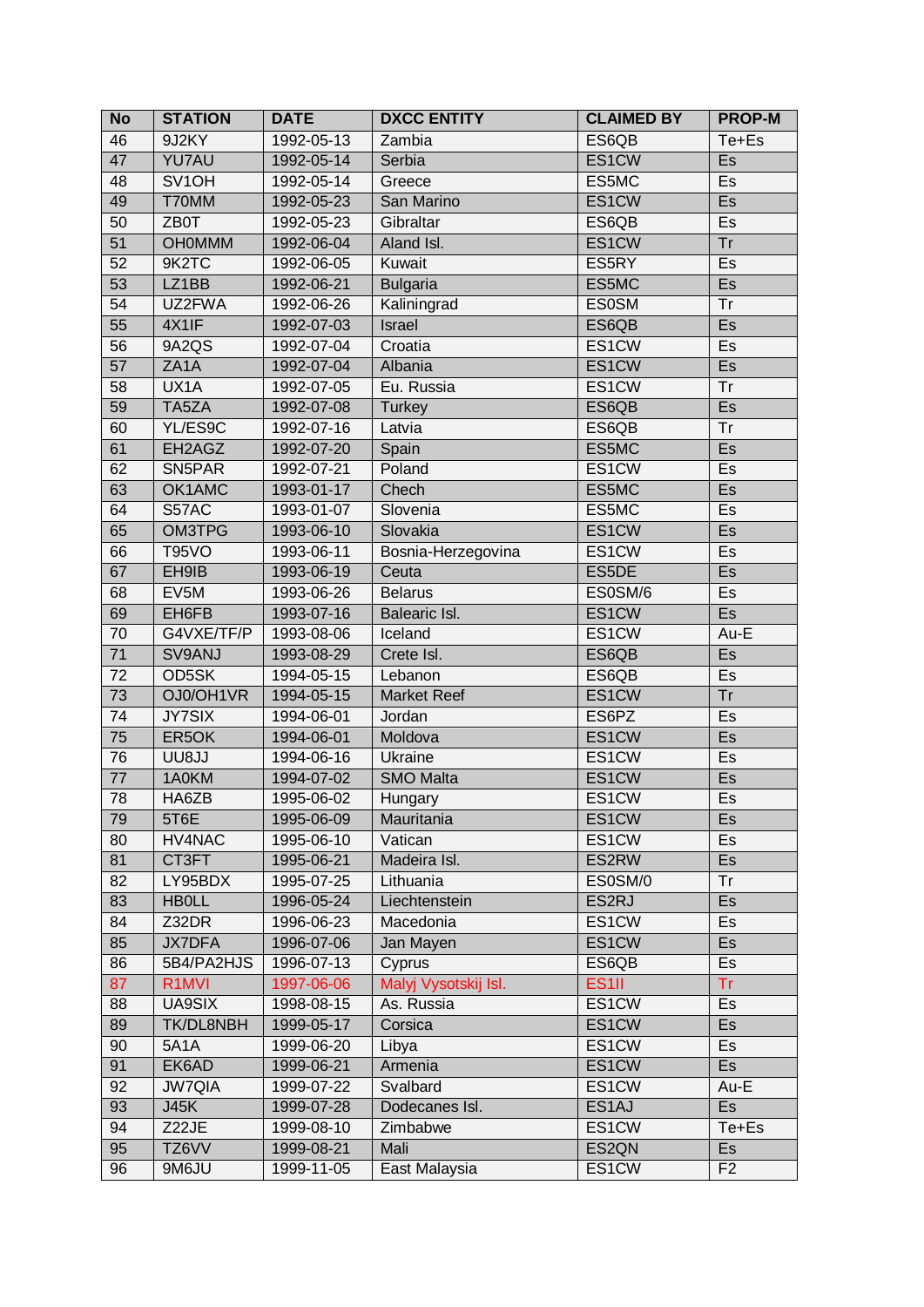| <b>No</b>        | <b>STATION</b>     | <b>DATE</b>      | <b>DXCC ENTITY</b>          | <b>CLAIMED BY</b>  | <b>PROP-M</b>            |
|------------------|--------------------|------------------|-----------------------------|--------------------|--------------------------|
| 97               | 5N3CPR             | 1999-11-18       | Nigeria                     | ES2RJ              | F <sub>2</sub>           |
| $\overline{98}$  | LU2FFD             | 2000-05-28       | Argentina                   | ES5AAM             | Te+Es                    |
| 99               | OX <sub>2</sub> K  | 2000-05-29       | Greenland                   | ES2RJ              | Au-E                     |
| 100              | ZD7VC              | 2000-05-30       | St. Helena                  | ES1CW              | Te+Es                    |
| 101              | EY8MM              | 2000-06-01       | Tajikistan                  | ES <sub>1II</sub>  | Es                       |
| 102              | A61AO              | 2000-06-30       | <b>United Arab Emirates</b> | ES1CW              | Es                       |
| 103              | A71MA              | 2000-07-25       | Qatar                       | ES <sub>1</sub> AJ | Es                       |
| 104              | JR2AUE             | 2000-10-22       | Japan                       | ES2RJ              | F <sub>2</sub>           |
| 105              | 8Q7QQ              | 2000-10-25       | Maldives Isl.               | ES1CW              | F <sub>2</sub>           |
| 106              | VR2XMT             | 2000-10-27       | Hong Kong                   | ES <sub>2</sub> QN | F <sub>2</sub>           |
| 107              | 9E1C               | 2000-10-27       | Ethiopia                    | ES1AJ              | F <sub>2</sub>           |
| 108              | <b>3C5I</b>        | 2000-10-29       | <b>Equatorial Guinea</b>    | ES <sub>1</sub> AJ | F <sub>2</sub>           |
| 109              | <b>E30TA</b>       | 2000-10-31       | Eritrea                     | ES1CW              | F <sub>2</sub>           |
| $\overline{110}$ | A45ZN              | 2000-11-01       | Oman                        | ES <sub>1</sub> AJ | F <sub>2</sub>           |
| 111              | J28FF              | 2000-11-01       | Djibouti                    | ES4EQ              | F <sub>2</sub>           |
| $\overline{112}$ | 9M2JKL             | 2000-11-05       | Malaysia                    | ES2RJ              | F <sub>2</sub>           |
| 113              | <b>YF100</b>       | 2000-11-05       | Indonesia                   | ES2RJ              | F <sub>2</sub>           |
| 114              | S92DX              | 2000-11-27       | Sao Tome & Principe         | ES1CW              | F <sub>2</sub>           |
| 115              | SU9ZZ              | 2001-06-08       | Egypt                       | ES2RJ              | Es                       |
| 116              | HZ1MD              | 2001-06-30       | Saudi Arabia                | ES5QA              | Es                       |
| $\overline{117}$ | TT8JE              | 2001-06-30       | Chad                        | ES2NA              | Es                       |
| 118              | EX8MLE             | 2001-07-22       | Kyrgyzstan                  | ES1CW              | $\overline{\mathsf{Es}}$ |
| 119              | 3V8CB              | 2001-07-26       | Tunisia                     | ES6RQ              | Es                       |
| 120              | 3A2MD              | 2001-07-27       | Monaco                      | ES <sub>1</sub> AJ | Es                       |
| 121              | TY22DX             | 2001-08-22       | <b>Benin</b>                | ES6DO              | F <sub>2</sub>           |
| 122              | <b>XW0X</b>        | 2001-10-20       | Laos                        | ES1WN              | F <sub>2</sub>           |
| 123              | BG7OH              | 2001-10-25       | China                       | ES <sub>1</sub> AJ | F <sub>2</sub>           |
| 124              | AH <sub>2</sub> K  | 2001-10-27       | Guam Isl.                   | ES1CW              | F <sub>2</sub>           |
| 125              | V73AT              | 2001-10-27       | Marshall Isl.               | ES <sub>1</sub> AJ | F <sub>2</sub>           |
| 126              | 9G5AN              | 2001-10-28       | Ghana                       | ES1CW              | F <sub>2</sub>           |
| 127              | UK9AA              | 2001-10-29       | Uzbekistan                  | ES <sub>1</sub> AJ | F <sub>2</sub>           |
| 128              | <b>PY0FM</b>       | 2001-10-29       | Fernando de Noronha Isl.    | ES1AJ              | F <sub>2</sub>           |
| 129              | D44TD              | 2001-10-30       | Cape Verde                  | ES1AJ              | F <sub>2</sub>           |
| 130              | VU2ZAP             | 2001-10-30       | India                       | ES1AJ              | F <sub>2</sub>           |
| 131              | <b>XU7ABW</b>      | 2001-11-02       | Cambodia                    | ES1CW              | F <sub>2</sub>           |
| 132              | KP4EIT             | 2001-11-08       | Puerto Rico                 | ES2QN              | F <sub>2</sub>           |
| 133              | 9V1UV              | 2001-11-10       | Singapore                   | ES <sub>1</sub> AJ | F <sub>2</sub>           |
| 134              | VP5/K5CM           | $2001 - 11 - 14$ | Turks & Caicos Isl.         | ES2RJ              | F <sub>2</sub>           |
| 135              | ZF <sub>1</sub> DC | 2001-11-15       | Cayman Isl.                 | ES2CM              | F <sub>2</sub>           |
| 136              | XV3AA              | $2001 - 11 - 18$ | Vietnam                     | ES2QN              | F <sub>2</sub>           |
| 137              | FG5FR              | 2001-11-18       | Guadeloupe                  | ES4EQ              | F <sub>2</sub>           |
| 138              | FM5WD              | 2001-11-18       | Martinique                  | ES1CW              | F <sub>2</sub>           |
| 139              | HC8N               | 2001-11-18       | Galapagos Isl.              | ES2NA              | F <sub>2</sub>           |
| 140              | K2KW/6Y5           | 2001-11-22       | Jamaica                     | ES2QN              | F <sub>2</sub>           |
| 141              | 9Z4BM              | 2001-11-26       | Trinidad & Tobago           | ES1CW              | F <sub>2</sub>           |
| 142              | HC2FG              | 2001-12-05       | Ecuador                     | ES1AJ              | F2                       |
| 143              | <b>YS1RR</b>       | 2001-12-12       | El Salvador                 | ES2QN              | F <sub>2</sub>           |
| 144              | FY5KE              | 2001-12-25       | French Guyana               | ES1AJ              | F <sub>2</sub>           |
| 145              | PZ5RA              | 2001-12-25       | Surinam                     | ES1AJ              | F <sub>2</sub>           |
| 146              | CO8LY              | 2001-12-25       | Cuba                        | ES1AJ              | F2                       |